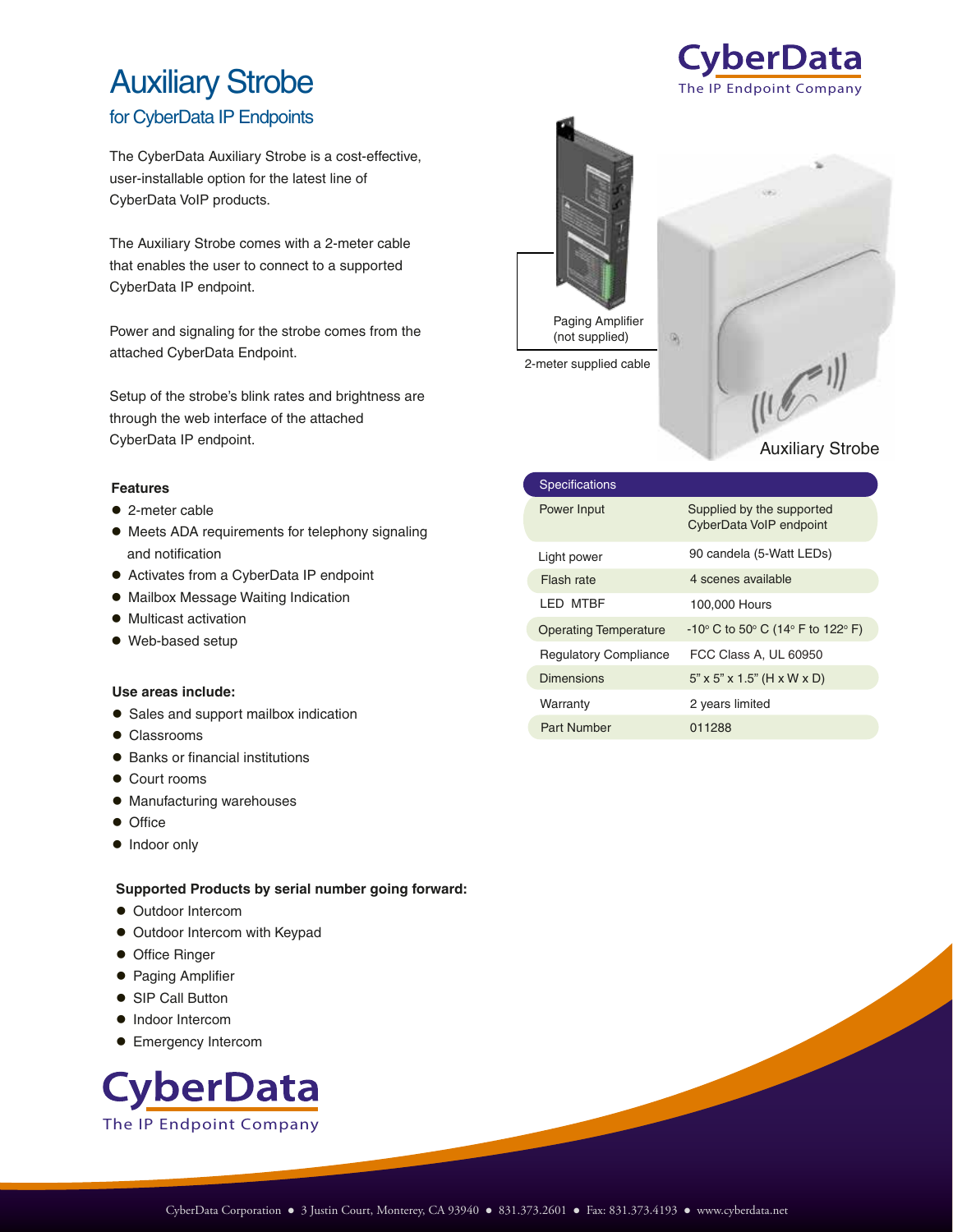### Auxiliary Strobe for CyberData IP Endpoints

### Connection Example



## Paging Amplifier Connections